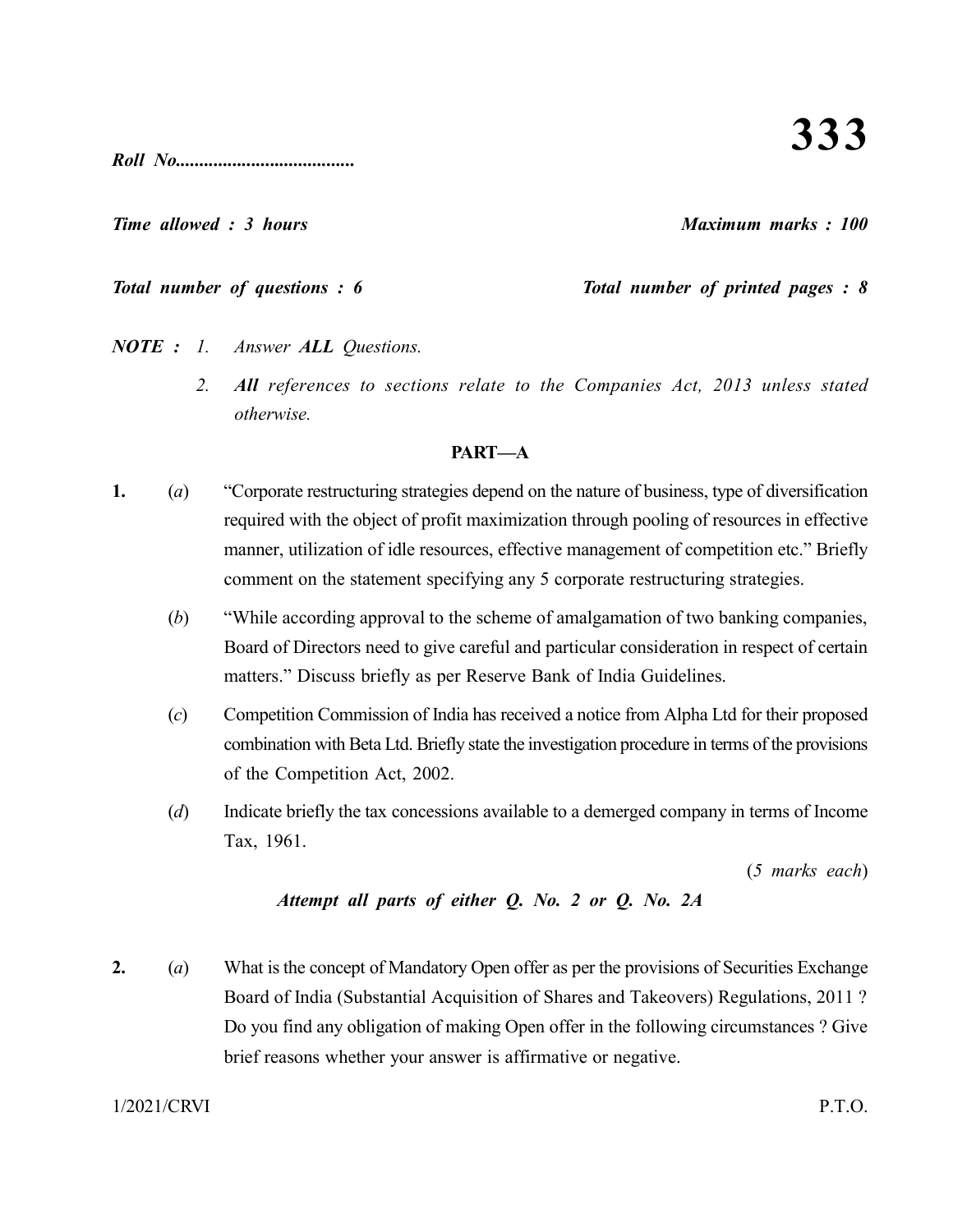- (*i*) Dinesh holding 23% shares in Target Company entered into a share purchase agreement with Mukesh to buy another 3% shares.
- (*ii*) Rahul holding 29% shares in Target Company entered into a share purchase agreement with Manish to buy another 5% shares.
- (*iii*) Vijay holding 35% shares in Target Company entered into a share purchase agreement with Ajay to buy another 3% shares on 1st May 2020 and then entered into another share purchase agreement with Sanjay to buy 4% shares on 1st June 2020.

(*5 marks*)

(*b*) Competition Commission of India, while concluding favourable or adverse effect of any combination on the relevant market in India, looks into certain factors. Discuss briefly.

(*5 marks*)

(*c*) The position of capital and reserves as on 31st March 2020 of King Ltd are given below :

| Equity Share Capital (60,000 @ ₹ 10    | 6,00,000 |
|----------------------------------------|----------|
| each, Fully Paid up)                   |          |
| Preference Share Capital (3000 @ ₹ 100 | 3,00,000 |
| each, Fully Paid up)                   |          |
| General Reserve                        | 2,50,000 |
| Security Premium Account               | 3,00,000 |
| <b>Statutory Reserves</b>              | 4,00,000 |

The managing director of King Ltd wants to place proposal before board for buyback some of its Equity shares. You as a company secretary, advise your managing director on the following issues :

- (*i*) Maximum Quantum upto which King Ltd can buy-back its own shares with Board approval.
- (*ii*) Maximum Quantum upto which King Ltd can buy-back its own shares with shareholders' approval.

(*5 marks*)

1/2021/CRVI Contd. ........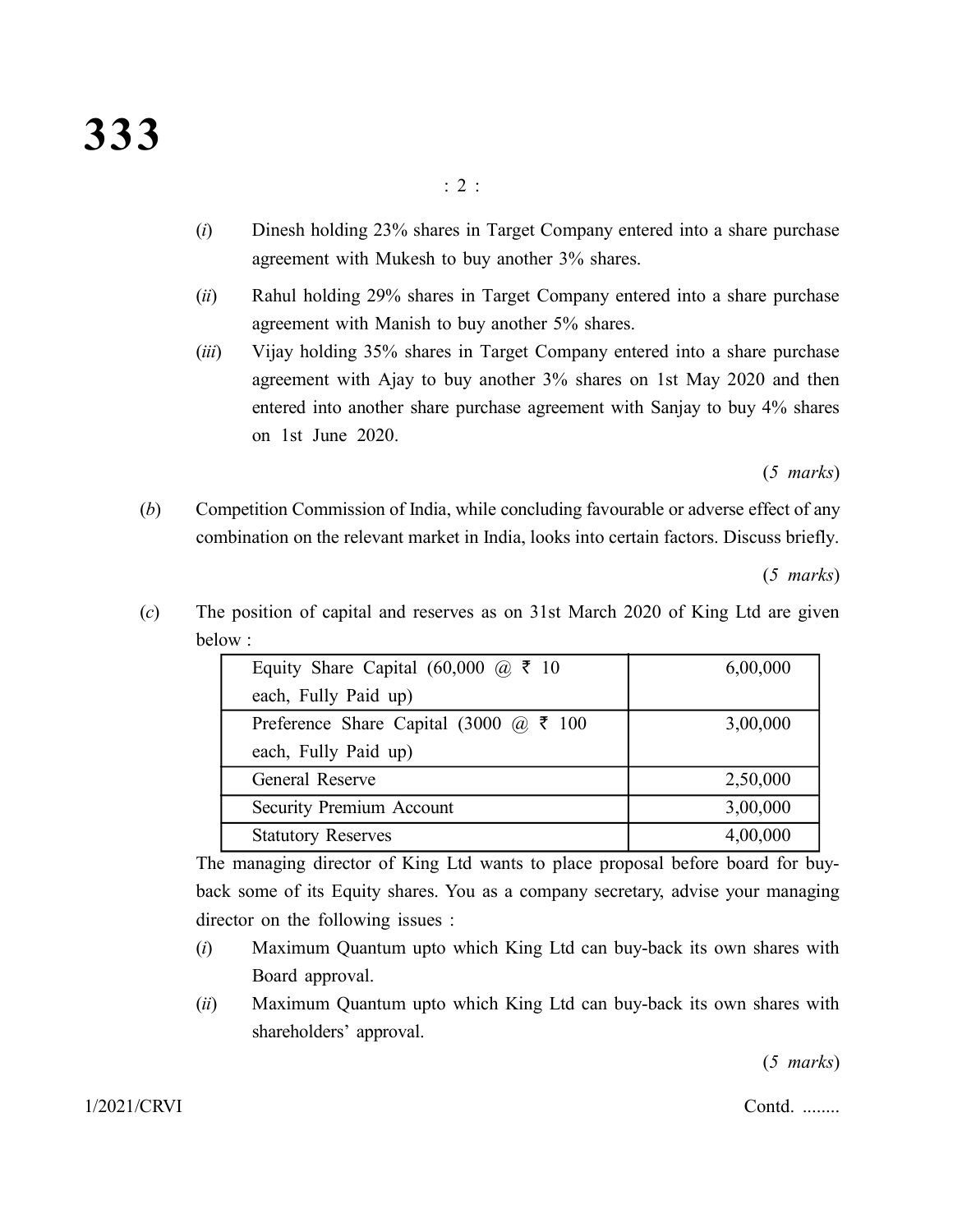## *OR (Alternate Question to Q. No. 2)*

- **2A.** (*i*) How could the amount deposited into Escrow Account distributed in the event of nonfulfilment of obligations under the Securities and Exchange Board of India (Substantial Acquisition of Shares and Takeovers) Regulations, 2011 ?
	- (*ii*) Viva UK Ltd and Pipa Incorporation Ltd are Listed on London Stock Exchange and engaged in the same business. These two companies entered into an agreement in France to fix the prices of their products in International market with mutual consent. This agreement will have adverse impact on competition in India. Viva UK Ltd is a wholly owned subsidiary of Viva India Ltd. The Competition Commission of India *Suo Motto* initiated an enquiry in this case. Viva India Ltd has raised an objection on this enquiry by giving the reason that the parties to the agreement are not in India and the agreement was executed outside India. Explain the provisions relating to the jurisdiction of Competition Commission of India with reference to this case.
	- (*iii*) Define the term Slump Sale as per Income Tax Act, 1961 and explain the tax treatment of a Slump Sale Transaction.

(*5 marks each*)

- **3.** (*a*) External Commercial Borrowings (ECB) framework enables permitted resident entities to borrow from recognized non-resident entities. Explain briefly.
	- (*b*) Is it possible to restructure debts through reduction of capital ? Support your answer with a decided case law.
	- (*c*) What one would understand with the term *de minimis* exemption as per Competition Act, 2002 ?
	- (*d*) "Takeover is an inorganic corporate growth device whereby one company acquires control over another company, usually by purchasing all or a majority of its shares." Briefly explain the broad categories of Takeover.
	- (*e*) Present a short note on "Funding through Leveraged Buyouts".

(*3 marks each*)

1/2021/CRVI P.T.O.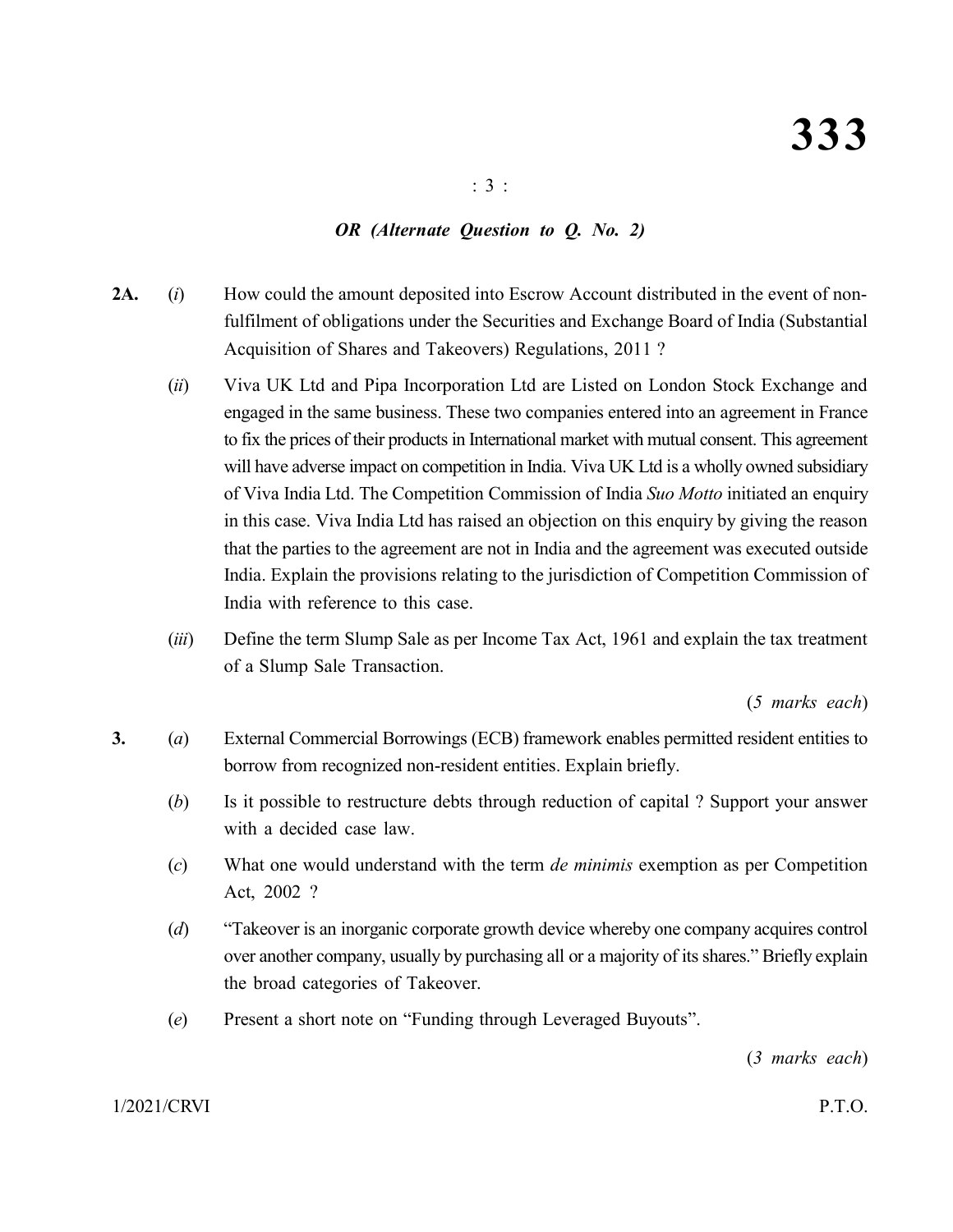#### : 4 :

#### **PART—B**

**4.** (*a*) Roma Ltd is planning to acquire the business of Vision Ltd. The following information were provided by Vision Ltd :

| Year           | <b>Free Cash Flow to Equity</b> |  |
|----------------|---------------------------------|--|
|                | (Millions)                      |  |
| 1              | 100                             |  |
| $\overline{2}$ | 150                             |  |
| 3              | 200                             |  |
| 4              | 250                             |  |
| 5              | 300                             |  |

Issued Equity share capital of Vision Ltd is 200 Million (2 Million Shares of  $\overline{5}100$  each). The company neither issued any debenture nor taken any loan. The other relevant information is as under :

Risk free rate of return (Rf) : 8%

Return on market portfolio (Rm) : 12%

Cost of Capital (Ke) : 13%

Terminal Value (calculated) : 1400 Millions

Calculate the value of firm and value of per equity share (Rounded off to nearest rupee) of Vision Ltd with the help of Discounting Cash Flow method.

(*Special Note* : There is no need to provide mathematical table. Candidates may use a non-scientific calculator to calculate the discount factor.)

(*5 marks*)

1/2021/CRVI Contd. ........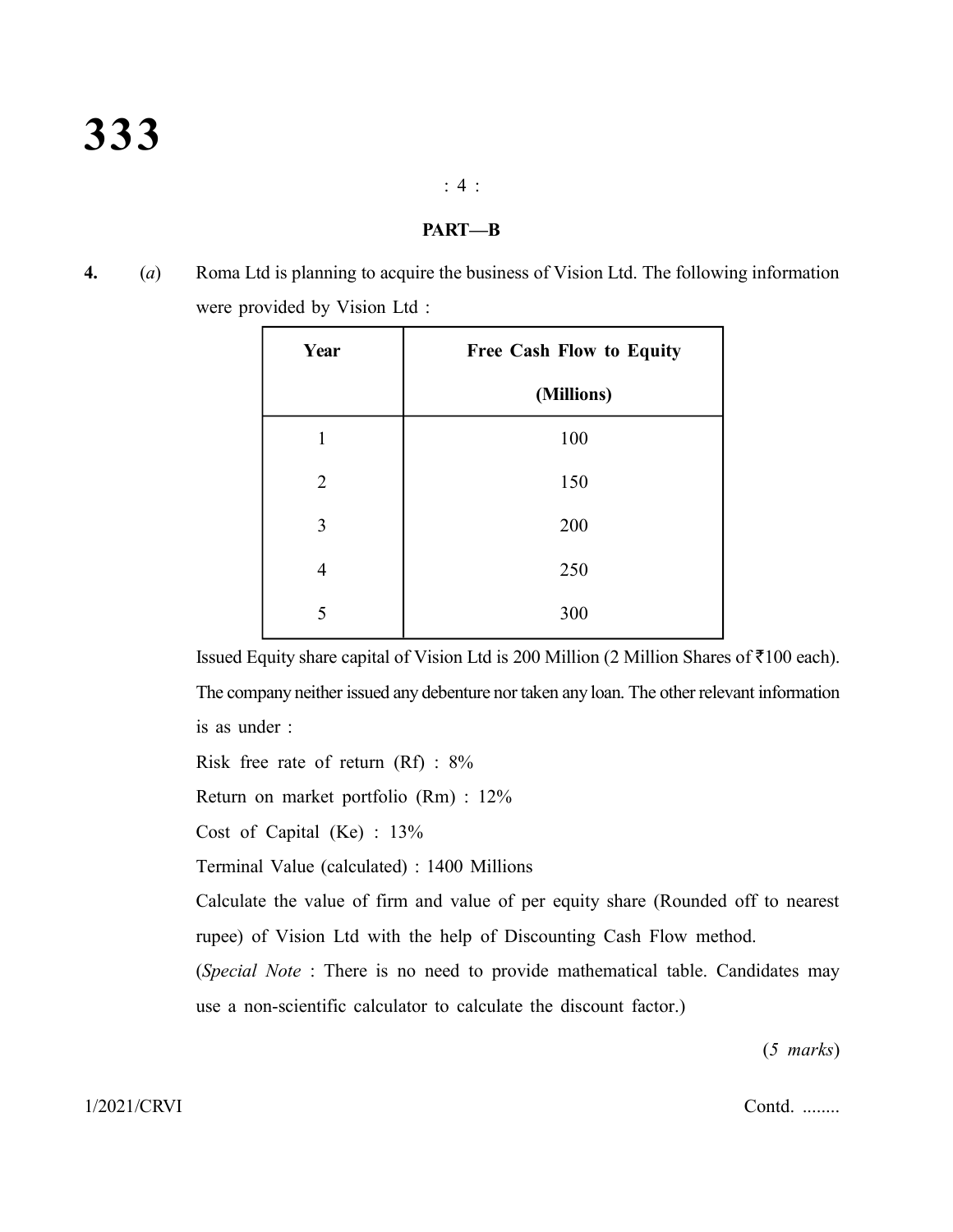(*b*) Olive Ltd. is studying the possible acquisition of Cherry Ltd. by way of merger. The following data are available :

| <b>Particular</b>       | <b>Olive Ltd</b> | <b>Cherry Ltd</b> |
|-------------------------|------------------|-------------------|
| Profit Before Tax       | 25,00,000        | 7,50,000          |
| Number of Equity Shares | 4,00,000         | 1,00,000          |
| PE Ratio                |                  | I ( )             |

Corporate Tax Rate is 20%

You are required to :

(*i*) Calculate EPS and Market Price per Share of both the companies before merger.

(*1 mark*)

(*ii*) If the merger goes through by exchange of equity shares and the exchange ratio is set according to the current market prices, what will be the new earnings per share for Olive Ltd. ?

(*2 marks*)

(*iii*) Cherry Ltd. wants to be sure that its earnings per share is not diminished by the merger. What exchange ratio is relevant to achieve the objective ?

(*2 marks*)

(*c*) Gaurav Ltd that already holds 35% shares in Geeta Ltd entered into a share purchase agreement with Saurav Ltd. to acquire 10% shares of Geeta Ltd at 265 per share. The date of detailed public announcement was 1st April 2020. The following information with reference to acquisition of shares of Geeta Ltd by Gaurav Ltd during last 60 weeks is available from the investment account of Gaurav Ltd :

| Date       | <b>Number of Shares Acquired</b> | Price Paid Per Share    |
|------------|----------------------------------|-------------------------|
|            |                                  | $(in \; \bar{\bar{z}})$ |
| 10.03.2019 | 50,000                           | 310                     |
| 12.04.2019 | 10,000                           | 280                     |
| 14.06.2019 | 20,000                           | 260                     |
| 20.12.2019 | 10,000                           | 270                     |
| 14.01.2020 | 20,000                           | 250                     |
|            |                                  |                         |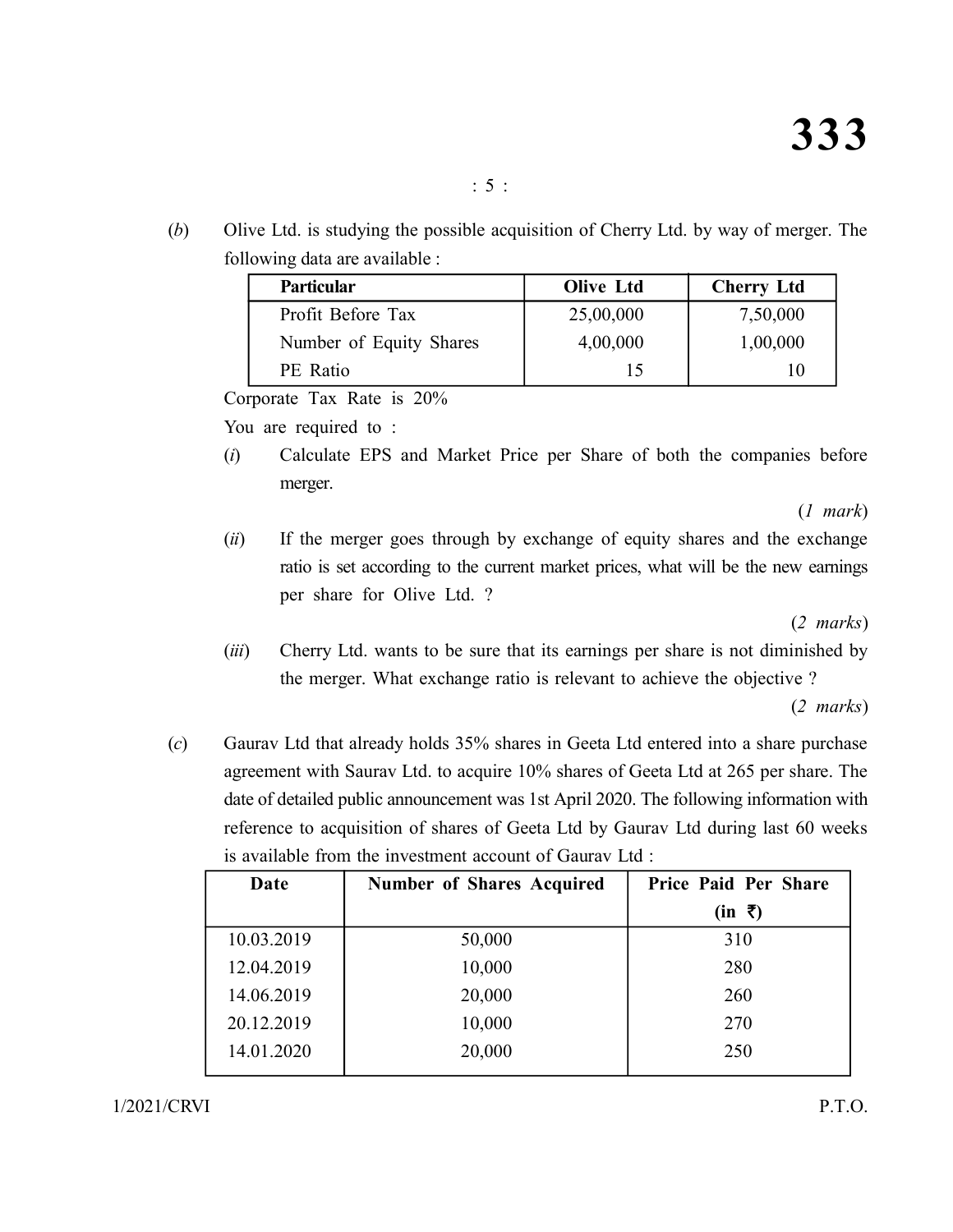Volume weighted average (VWA) market price for 60 trading days preceding the detailed public announcement is  $\bar{\tau}$  272.

: 6 :

Using the above information, you are required to calculate offer price at which the acquirer shall announce to acquire shares from the public shareholders under the open offer in compliance with Securities Exchange Board of India (Substantial Acquisition of Shares and Takeovers) Regulations, 2011 for frequently traded shares.

(*5 marks*)

- **5.** (*a*) "An individual shall have certain qualifications and experience to be eligible for registration under rule 3 of The Companies (Registered Values and Valuation) Rules, 2017". Explain briefly.
	- (*b*) "Determining the value of a business is a complicated and intricate process." Explain the general principles of Business Valuation and list down the aspects involved in preliminary study to valuation.
	- (*c*) Explain the Pricing norms for issue or transfer of shares to a person resident outside India under the Consolidated Foreign Direct Investment Policy, 2017.

(*5 marks each*)

#### **PART—C**

## *Attempt all parts of either Q. No. 6 or Q. No. 6A*

**6.** (*a*) Briefly explain the process of initiation of corporate insolvency resolution process by operational creditors under the Insolvency and Bankruptcy Code, 2016.

(*5 marks*)

1/2021/CRVI Contd. ........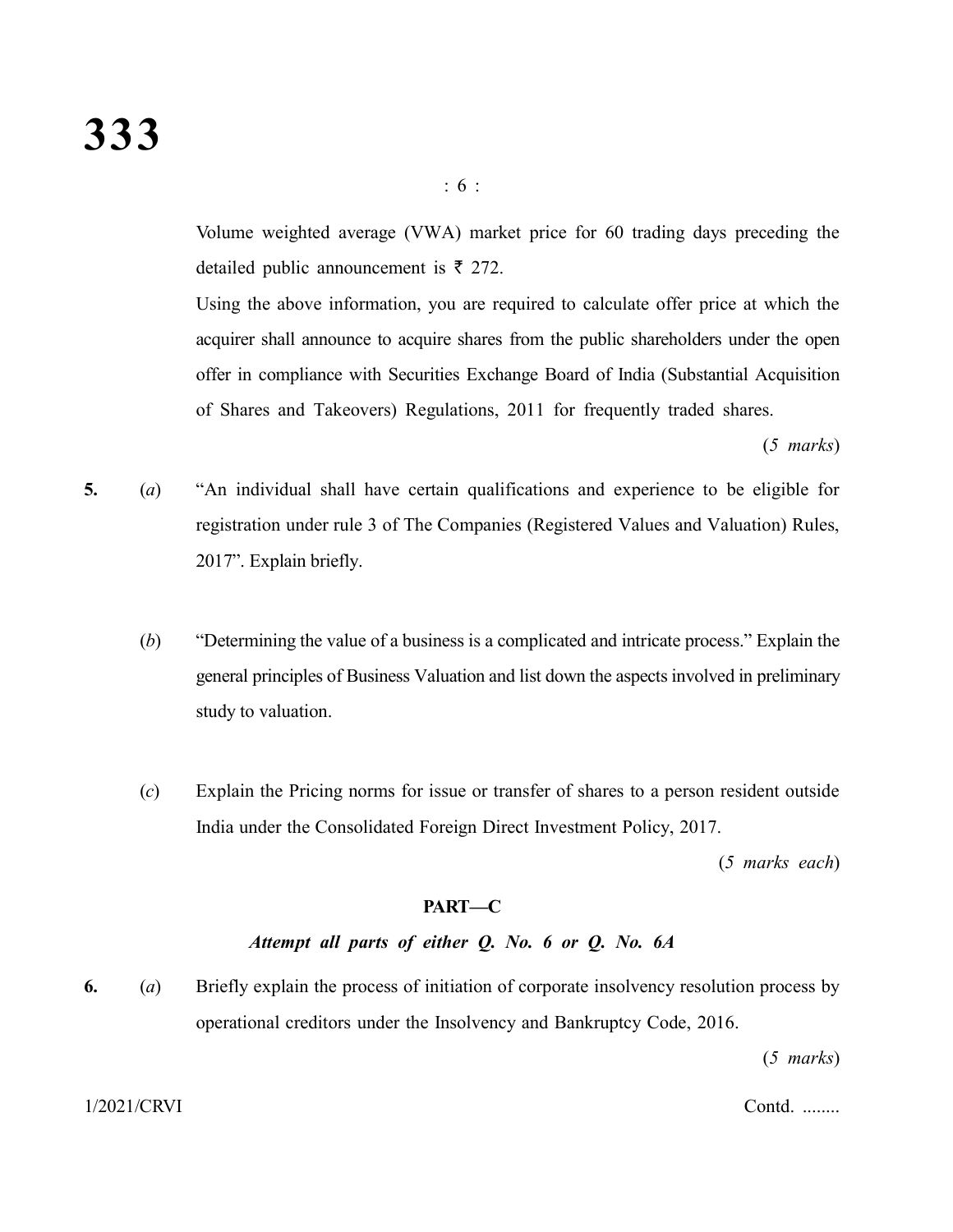(*b*) Write a short note on Winding up under the Companies Act, 2013 in contrast with liquidation in terms of Insolvency and Bankruptcy Code, 2016.

(*5 marks*)

(*c*) "The Model Law respects the differences among national procedural laws and does not attempt a substantive unification of insolvency law." Explain the aim and objectives of UNCITRAL Model Law.

(*5 marks*)

(*d*) Define Assets Reconstruction Company (ARC) as per the provisions of Securitization and Reconstruction of Financial Assets and Enforcement of Security Interest Act, 2002 and explain the main objectives of an ARC ?

(*5 marks*)

# *OR (Alternate question to Q. No. 6)*

**6A.** (*i*) SIB Bank filed an application before NCLT on 3rd Feb 2020 for initiating corporate insolvency resolution process against Gamma Ltd. NCLT accepted the application on 14th February 2020 and appointed the Interim resolution professional on 21st February 2020. During the period between 14th February 2020 to 21st February 2020, the corporate debtor sold one of its properties and claimed that its action was in conformity with the law. Explain the effect of Moratorium and offer your view on the validity of action by the corporate debtor selling a property not being a normal course of business.

(*5 marks*)

(*ii*) Give a short note on "Effect of recognition of a foreign main proceeding" under the UNCITRAL Model Law.

(*5 marks*)

1/2021/CRVI P.T.O.